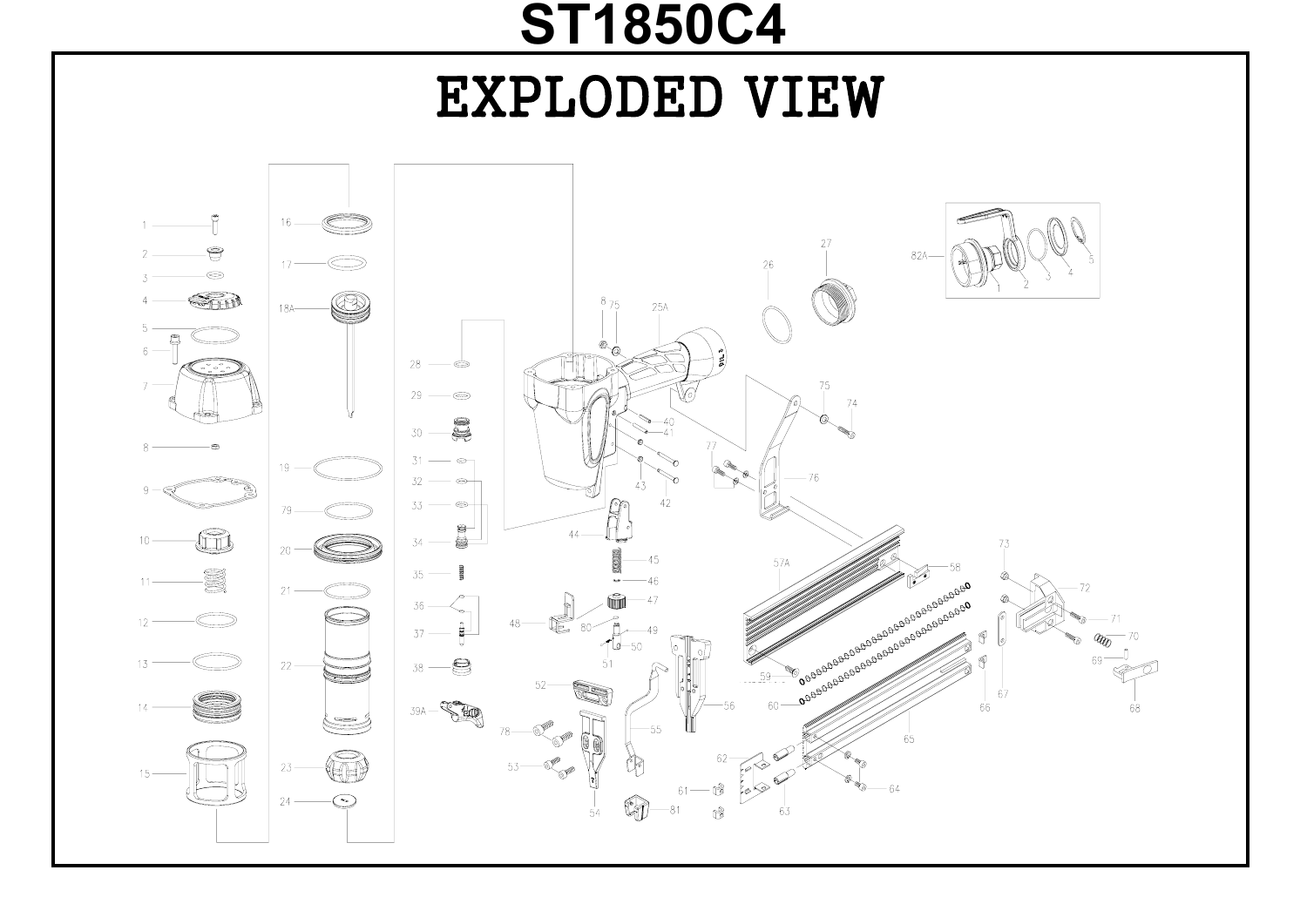

## ST1850C Parts List

|                                                              | <b>Description</b> |
|--------------------------------------------------------------|--------------------|
| Hex.Soc.Hd.Bolt<br>30104140766<br>1                          |                    |
| $\overline{2}$<br><b>Bushing, Deflcetor</b><br>20770000001   |                    |
| 3<br>30700081000<br><b>O-Ring</b>                            |                    |
| Deflector, Exhaust<br>$\overline{\mathbf{4}}$<br>20770010115 |                    |
| 5<br>30700163000<br><b>O-Ring</b>                            |                    |
| Hex.Soc.Hd.Bolt<br>6<br>30105250866                          |                    |
| $\overline{7}$<br>207700200XX<br>Cap, Machined               |                    |
| 8<br>30604070066<br>Locknut                                  |                    |
| 9<br>20770130000<br>Gasket, Cap                              |                    |
| 10<br>20770140017<br><b>Piston Stopper</b>                   |                    |
| 11<br>20770160000<br><b>Spring</b>                           |                    |
| 12<br>30700092000<br>O-Ring                                  |                    |
| 13<br>30700091000<br><b>O-Ring</b>                           |                    |
| 14<br>20770150000<br>Piston , Head Valve                     |                    |
| 15<br>20770180016<br><b>Cylinder Seal</b>                    |                    |
| 16<br>20770250017<br><b>Seal</b>                             |                    |
| 17<br>30700086000<br>O-Ring                                  |                    |
| <b>18A</b><br>20930461201<br><b>Driver Assembly</b>          |                    |
| 19<br>30700093000<br><b>O-Ring</b>                           |                    |
| 20<br>20770370000<br><b>Cylinder Spacer</b>                  |                    |
| 21<br>30700115000<br>O-Ring                                  |                    |
| 22<br>20770350100<br>Cylinder                                |                    |
| 23<br>20770470015<br><b>Bumper</b>                           |                    |
| <b>Driver Guide</b><br>24<br>20930480001                     |                    |
| 25A<br>207706021XX<br><b>Body Assembly</b>                   |                    |
| 26<br>30700185000<br><b>O-Ring</b>                           |                    |
| 27<br>207707X01XX<br><b>End Cap</b>                          |                    |
| 28<br>30700079000<br>O-Ring                                  |                    |
| 29<br>30700081000<br>O-Ring                                  |                    |
| 30<br>20770900016<br>Valve                                   |                    |
| 31<br><b>O-Ring</b><br>30700002000                           |                    |
| 32<br>30700201000<br>O-Ring                                  |                    |
| 33<br>30700071000<br><b>O-Ring</b>                           |                    |
| 34<br>20770910016<br><b>Valve Plunger</b>                    |                    |
| 35<br>20770960001<br>Spring                                  |                    |
| 36<br>30700080000<br><b>O-Ring</b>                           |                    |
| 37<br>22220920000<br><b>Plunger</b>                          |                    |
| <b>Plunger Cap</b><br>38<br>20770930016                      |                    |
| <b>Trigger Assembly Bump</b><br>39A<br>22220952015           |                    |
| <b>Spring Pin</b><br>40<br>30803220001                       |                    |
| 30803250001<br><b>Spring Pin</b><br>41                       |                    |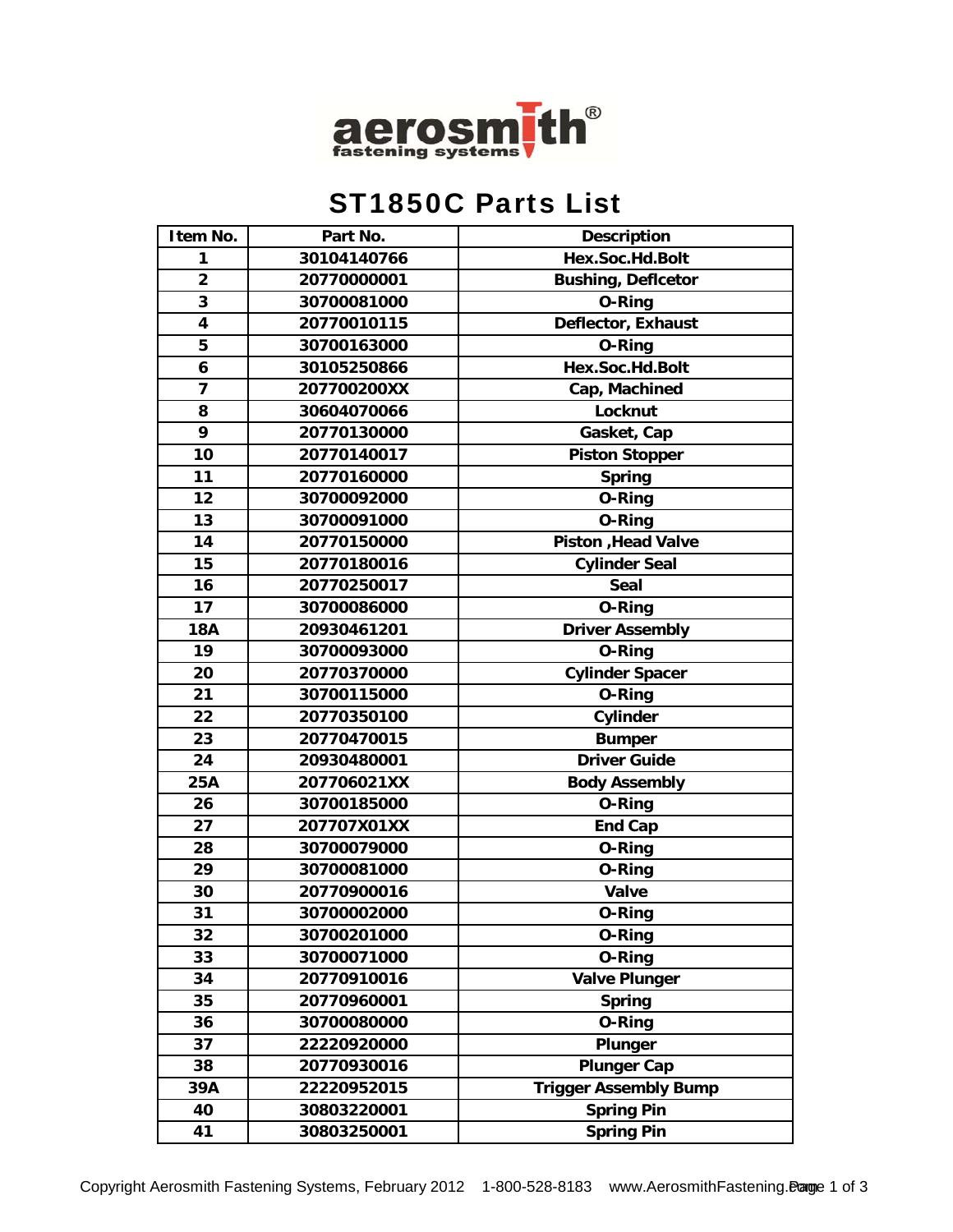

## ST1850C Parts List

| Item No.              | Part No.    | <b>Description</b>            |  |
|-----------------------|-------------|-------------------------------|--|
| 42                    | 20770890001 | <b>Pin Trigger</b>            |  |
| 43                    | 30700078000 | <b>Grommet</b>                |  |
| 44                    | 20972840415 | <b>Guide, Contact Trip</b>    |  |
| 45                    | 20771490001 | <b>Spring, Safety</b>         |  |
| 46                    | 31303000000 | E-Ring                        |  |
| 47                    | 20771600066 | <b>Adjusting Nut</b>          |  |
| 48                    | 20771480166 | <b>Contact Trip, Upper</b>    |  |
| 49                    | 31200200000 | <b>Ball, Steel</b>            |  |
| 50                    | 20771500101 | <b>Adjusting Post</b>         |  |
| 51                    | 20771630000 | <b>Adjusting Spring</b>       |  |
| 52                    | 20931330066 | <b>Driver Guide Cover</b>     |  |
| 53                    | 30104100166 | Hex. Soc. Hd. Bolt            |  |
| 54                    | 20931340066 | <b>Door</b>                   |  |
| 55                    | 22151510001 | <b>Lower Safety Lever</b>     |  |
| 56                    | 20931350266 | <b>Nose</b>                   |  |
| 57A                   | 21062052208 | <b>Magazine Assembly</b>      |  |
| 58                    | 20032220001 | <b>Magazine Cover Stopper</b> |  |
| 59                    | 30505100166 | Hex. Soc. Hd. Bolt            |  |
| 60                    | 20702210001 | <b>Spring</b>                 |  |
| 61                    | 20032230001 | <b>Spring Stopper</b>         |  |
| 62                    | 20702130001 | <b>Pusher</b>                 |  |
| 63                    | 20342240016 | <b>Spring Lock</b>            |  |
| 64                    | 30104060266 | Hex. Soc. Hd. Bolt            |  |
| 65                    | 21062200208 | <b>Magazine Cover</b>         |  |
| 66                    | 20032310001 | <b>Spring Stopper</b>         |  |
| 67                    | 20142270001 | <b>Magazine Cap Plate</b>     |  |
| 68                    | 20032280066 | Latch                         |  |
| 69                    | 20032340001 | Pin                           |  |
| 70                    | 20032330001 | <b>Spring</b>                 |  |
| 71                    | 30104120166 | Hex. Soc. Hd. Bolt            |  |
| 72                    | 20032180015 | <b>Magazine Cap</b>           |  |
| 73                    | 20032260001 | Locknut                       |  |
| 74                    | 30104180166 | Hex. Soc. Hd. Bolt            |  |
| 75                    | 30900001001 | <b>Flat Washer</b>            |  |
| 76                    | 20932170001 | <b>Bracket</b>                |  |
| 77                    | 30104080266 | Hex. Soc. Hd. Bolt            |  |
| 78                    | 30105300866 | Hex. Soc. Hd. Bolt            |  |
| 79                    | 30700042000 | O-Ring                        |  |
| 80                    | 30700136000 | <b>O-Ring</b>                 |  |
| 81                    | 22011580015 | <b>Rubber Pad</b>             |  |
| <b>Optional Parts</b> |             |                               |  |